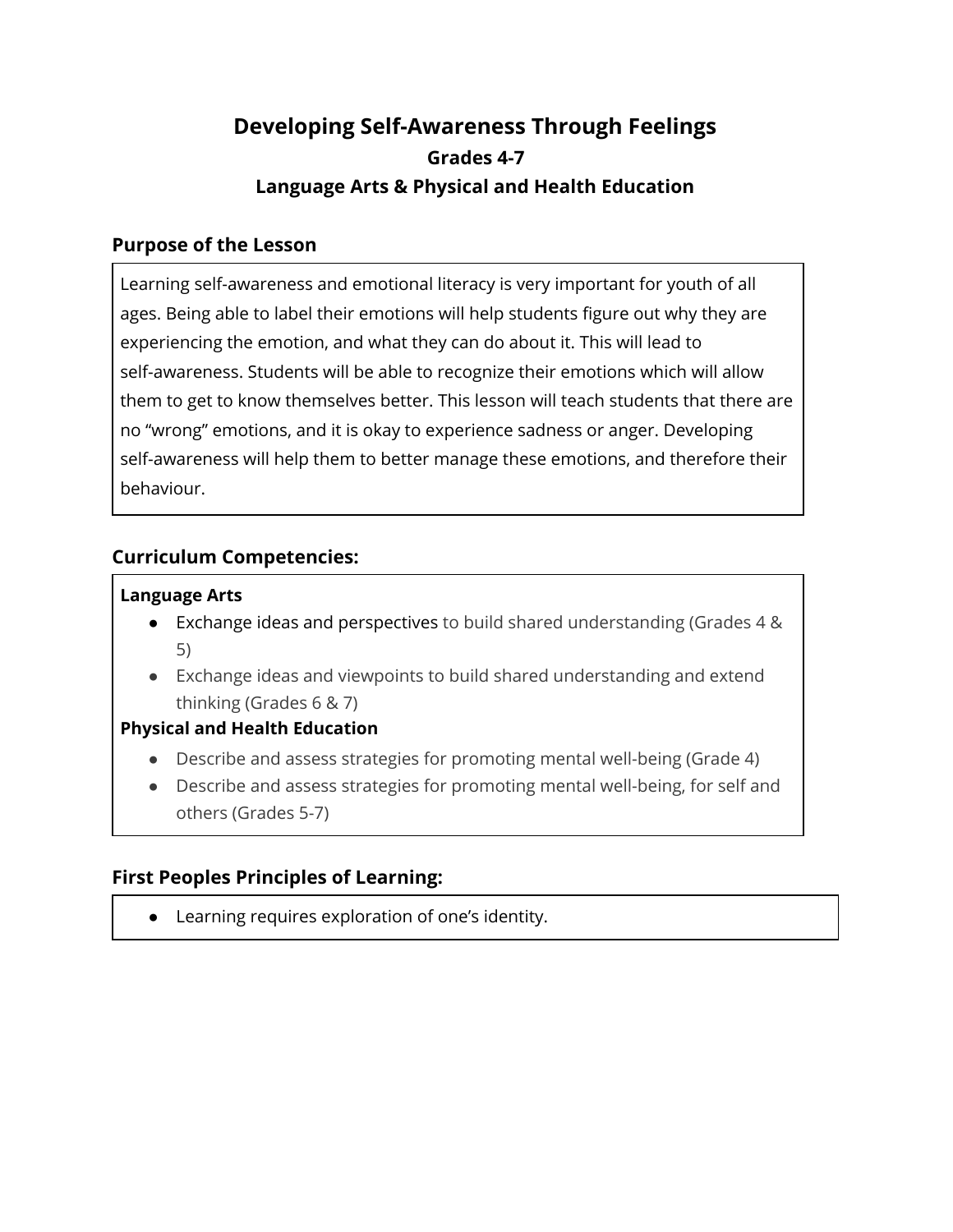# **Step-by-Step Lesson Plan**

**Preparation:** Print off Emotions Chart below.

- 1. Start this lesson by brainstorming with students. Ask them what basic emotions we experience day-to-day, and write them on the board. There are many different theories on which emotions are the basic emotions that humans experience. The 5 that are the most agreed upon are anger, sadness, joy, fear, and shame/disgust. Once the students have come up with these, hand out the Emotion Chart below.
- 2. Next, come up with different emotions that are related to the basic emotions, but have a different meaning. See emotions list below for guidance. For example, under sad students might come up with hurt, frustrated, or lonely. Have them copy down what you write on the board using the Emotions Chart below. The words that they come up with will increase their emotional vocabulary and allow students to pinpoint exactly how they are feeling.
- 3. **Follow-up Activity:** Using their new emotional vocabulary, students will now play a game of charades to practice acting out certain emotions. This will help them connect their emotions to their body, hence creating a mind-body connection. See below printable emotions; a version for Grades 4 and 5, and a different version for Grades 6 and 7. Print them out, cut them up, and put them in a bowl or a hat. The younger grades will simply act out the emotion that they choose, while the older grades will act out a scenario, and the other students will guess what someone may feel in that situation.
- 4. **Lesson Closure:** Discuss with students what they have learned about emotions, and how they can use their new knowledge in their everyday life. There are no wrong emotions, as humans it is normal to feel everything from sadness to joy. Explain that being able to label our emotions allows us to better communicate with others and will lead to a better understanding of ourselves as well as self-awareness.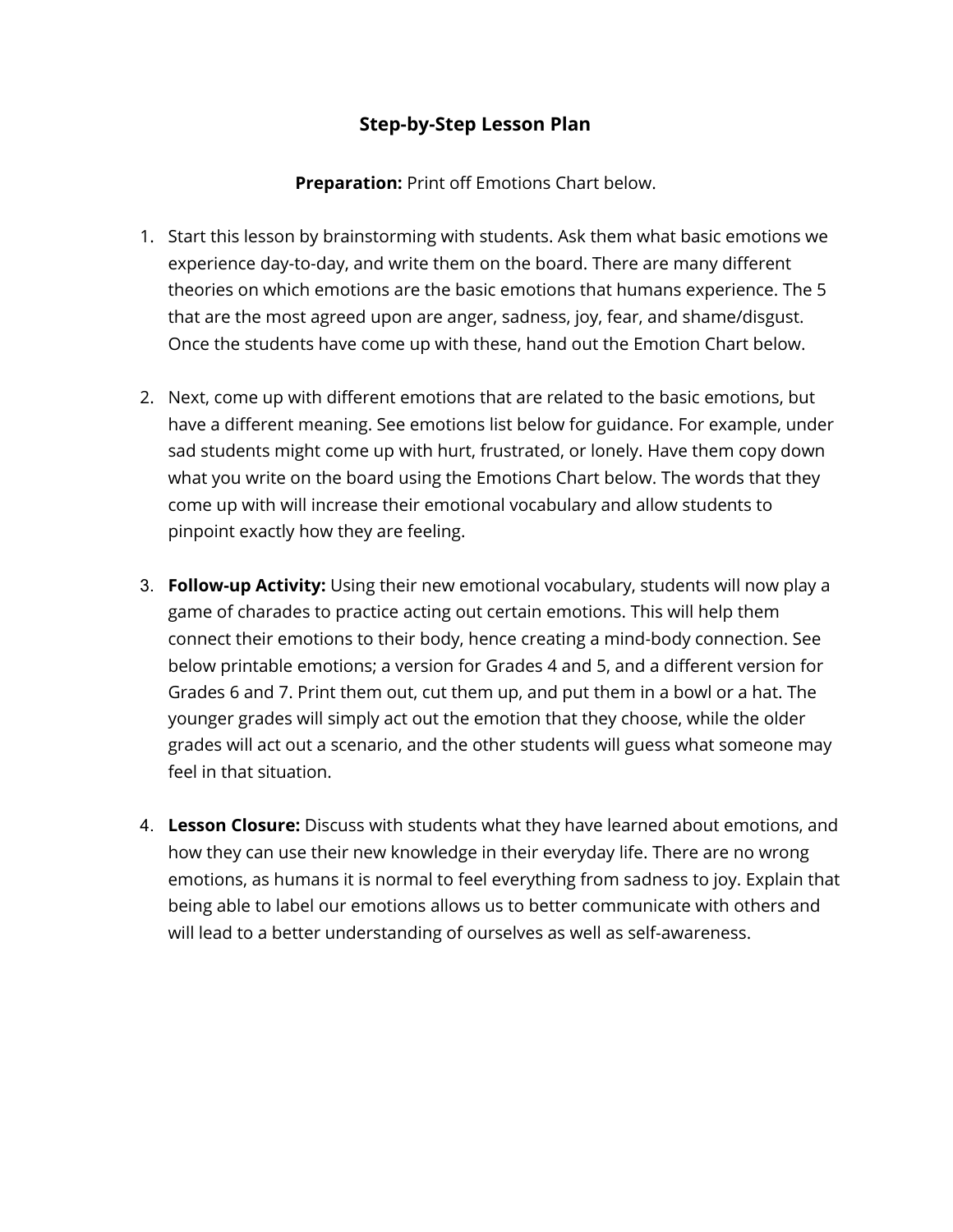